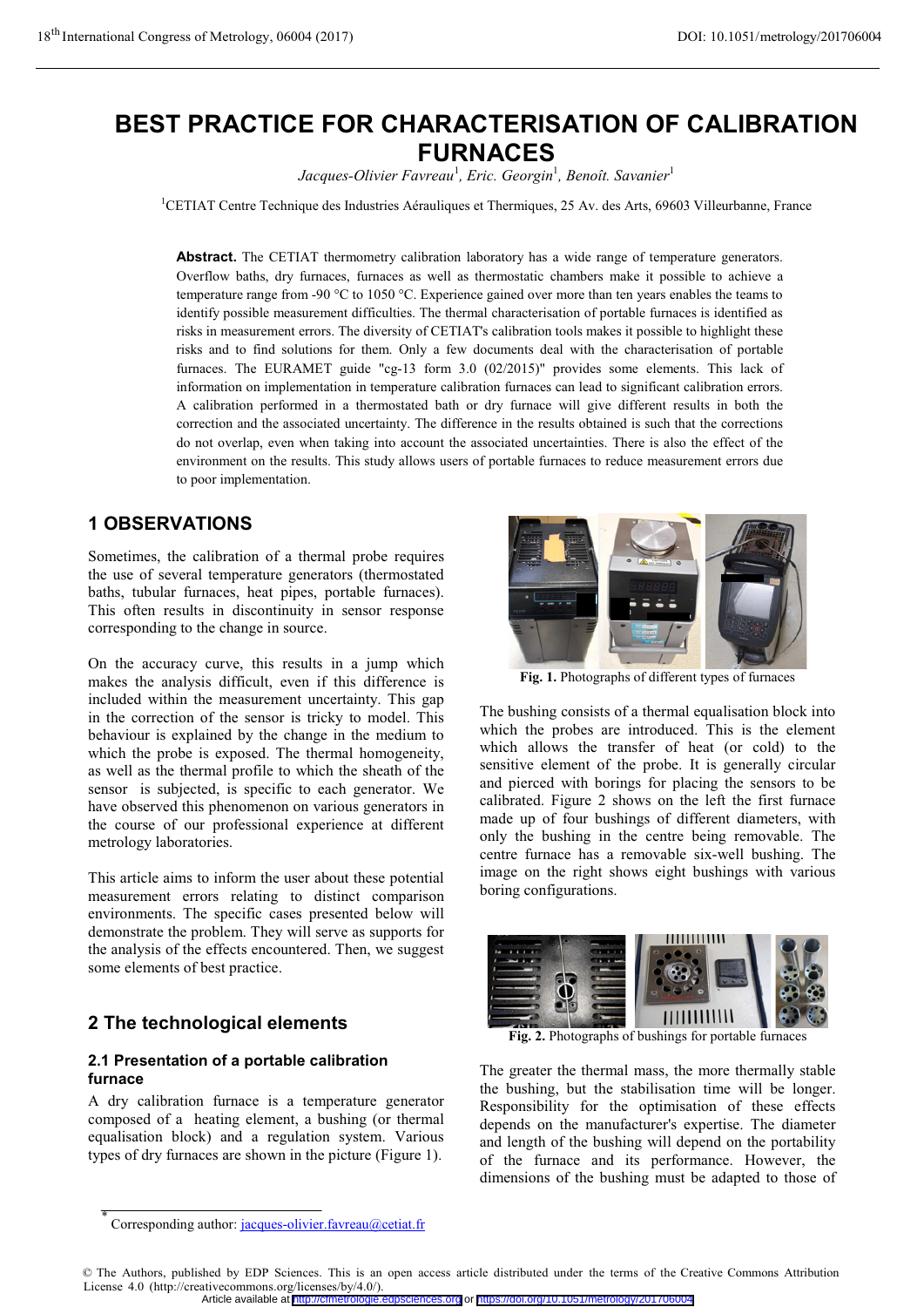the probes to be calibrated in order to minimize parasitic effects. Unfortunately, the probe to be calibrated is often inserted into a bushing of an unsuitable diameter due to a lack of availability.

Several heating technologies exist. The best furnaces have several thermal zones. Their locations and numbers will ensure the correct homogeneity of the bushing. Sometimes, a control probe is directly inserted into the bushing, allowing more precise control of the temperature. The supply of heat or cold is generated by resistive elements, Peltier coolers, or Stirling coolers etc.

For portability, dry calibration furnaces often have relatively short bushings. The bushings available on the market offer lengths varying from 80 to 200 mm. Its dimensions are compared to the 400 mm of immersion generally used in an overflow bath. The difference in immersion between these two types of temperature generators is the source of the jumps in response. For example, between a bath and a furnace, the sheath of the sensor is exposed to different thermal environments, leading to distinct responses for the same reference temperature.

**2.2 Presentation of a temperature probe**  A temperature probe is a system that provides an electrical value proportional to the temperature. It is generally composed of a sensitive element (Pt100, thermocouple, thermistor), a protective sheath (metal) and connecting wires. Figure 3 shows an example of a jacketed probe with its connection.



**Fig. 3.** Photograph of a sheathed temperature probe

Figure 4 shows diagrammatically the different effects to which the sensitive element of the probe is subjected. To understand the response errors of the sensors placed in different furnaces, it is necessary to know the various parasitic effects.



**Fig. 4.** Parasitic effects of a temperature probe

Marker 1 indicates the conductive flow along the sheath. This effect can be dominant, depending on the conductivity and geometry of the sheath. Losses by conduction in the wires are marked at 2. This is to be taken into account for negative temperatures. The effect of external radiation is identified at 3. It depends on the technology of the furnace, but it will appear, especially at high temperatures. Marker 4 identifies the effect of the insulation between the sensitive element and the sheath. This thermal resistance is related to the electrical insulation of the sensitive element, this depends on the manufacturing technology. Marker 5 shows the losses by convection from the sheath. Marker 6 shows the radiation of the sensor towards the medium to be measured.

Do not forget that the temperature sensor measures its own temperature. The temperature of the medium to be measured must be as close as possible to that of the sensitive element. The thermal coupling between the probe and the environment to be measured must be the best possible. The measurement must be carried out in a steady state. The less these elements are respected, the greater the measurement error will be.

## **3 The metrological elements**

### **3.1 Presentation of specific examples**

This section provides examples of industrial calibrations. The objective is to illustrate the immersion effect of a probe in a temperature generator to facilitate understanding and to evaluate the biases obtained. Please note that the deviations provided here are dependent on the sensors used, the generator and the environment. The corrections are intrinsic to the characteristics of each sensor. These examples will allow the reader to assess the risk of error due to the conditions of implementation.

Figure 5 shows an example of a calibration curve of a four-wire, jacketed, platinum, Pt100-type resistance probe, which has a diameter of 6 mm and a length of 400 mm. Calibration was carried out over seven years in a thermostated bath up to 150 °C and then in a furnace at 250 °C. The respective immersions of the bath and of the furnace are 390 mm and 190 mm.



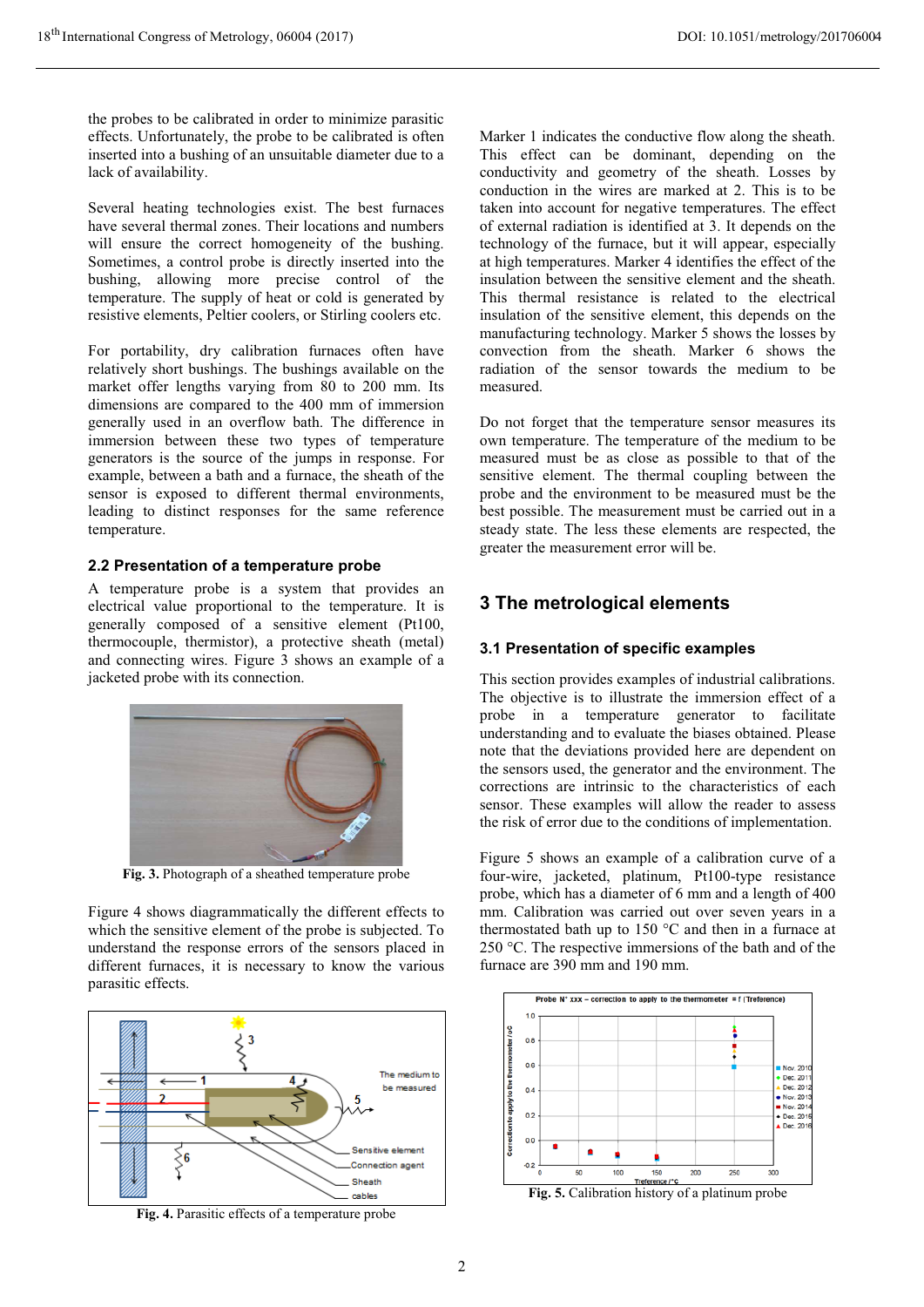We can observe the difference between the response of the probe calibrated in a bath (from 30  $\degree$ C to 150  $\degree$ C) and in a furnace at 200 °C. In the bath, the accuracy error is reproducible, whereas in the furnace the correction becomes more significant and unstable over different years. This behaviour can be explained by thermal effects due to immersion of the probe.

Figure 6 shows an example of a calibration curve of a jacketed, T-type, thermoelectric couple with a 2 mm diameter over a 2 m length. The calibration was carried out over seven years in an overflow bath up to 200 °C and then in a furnace at 300 °C. The bath and furnace immersions were 390 mm and 270 mm respectively.



We observe a difference in the behaviour of the thermoelectric couple between the range of  $0^{\circ}$ C to 200 °C and the set point of 300 °C. This evolution corresponds to the change in the temperature generator. In the bath, the response of the thermoelectric couple is relatively stable  $(0.4 \degree C)$ , but it becomes random in the furnace  $(1.4 \text{ °C})$ . This may be due to an immersion effect coupled with the heterogeneity of the sensor.

#### **3.2 Analysis of the results**

The calibration examples presented show a discontinuity in the evolution of the calibration correction corresponding to the change in temperature generator. Although it is generally included in the measurement uncertainty, this phenomenon induces a difficulty in modelling the sensor response. This modelling is part of the second step of a calibration as recommended in definition 2.39 (6.11) of the JCGM 200:2012 (VIM).

For identical temperatures, the measurement error depends on the geometry of the probe and on the exposure medium. The difference is not the same for varying sensors introduced into the same generator. The quantification of this error is not possible in advance; it depends both on the furnace and the jacketing of the sensor (length, diameter, material).

This effect is also found on calibration baths with different immersions. The explanation stands mainly from the type of sensor used and the conditions of its implementation.

On some calibration histories the response may be continuous despite a change in heat source. It is difficult to predict the behaviour of a probe subjected to different heat generations. Generally, the spread of the responses to a change of furnace is properly taken into account in the estimation of measurement uncertainties. In other words, changing the comparison medium to one with less efficient thermal characteristics will not only increase the measurement uncertainty but also the spread of the results.

In these examples, we can observe that there is an effect related to the temperature generators used. The response error can be attributed to differences in the characteristics of the generators, to the difference in the immersion of the sensor, or to the thermal coupling between the probe and the generator.

This last point is too often overlooked. In a bath, the thermal coupling is optimal because the heat transfer fluid is in direct contact with the sheath of the sensor. In a dry furnace it is relative, because between the diameter of the sheath and the boring there must be clearance to allow the introduction of the sensor. From then on, an air gap is created in this space thus introducing a thermal resistance.

Care should be taken to minimize this air gap between the bushing and the sheath. The EURAMET cg-13 Version 3.0 (02/2015) Calibration of Temperature Block Calibrators recommends a clearance of  $0.5$  mm (for  $t <$ 660 °C) between the diameter of the boring and that of the probe sheath. This recommendation is important to ensure a thermal coupling of the sensitive element with the comparison medium.

The immersion of the sensor is an important explanatory element. If the sensitive element of the probe is not sufficiently immersed in the temperature generator, then the parasitic effects of conduction, convection or even radiation will disrupt the measurement.

The best practice provided in this article for the use of portable calibration furnaces can also be used for calibrations in other types of temperature generators (baths, heat pipes, etc.).

## **4 Elements of explanation**

### **4.1 Effect thermal coupling**

To evaluate the effect of thermal coupling, we performed tests using a bushing immersed in a thermostated bath. The immersion of the bushing was adjustable. A probe positioning system was also used to vary the immersion of the probes in the borings of the bushing.

The diagrams (in Figure 7) show the two configurations tested. To the left the borings of the bushing are in the air, on the right the oil is flush with the top of the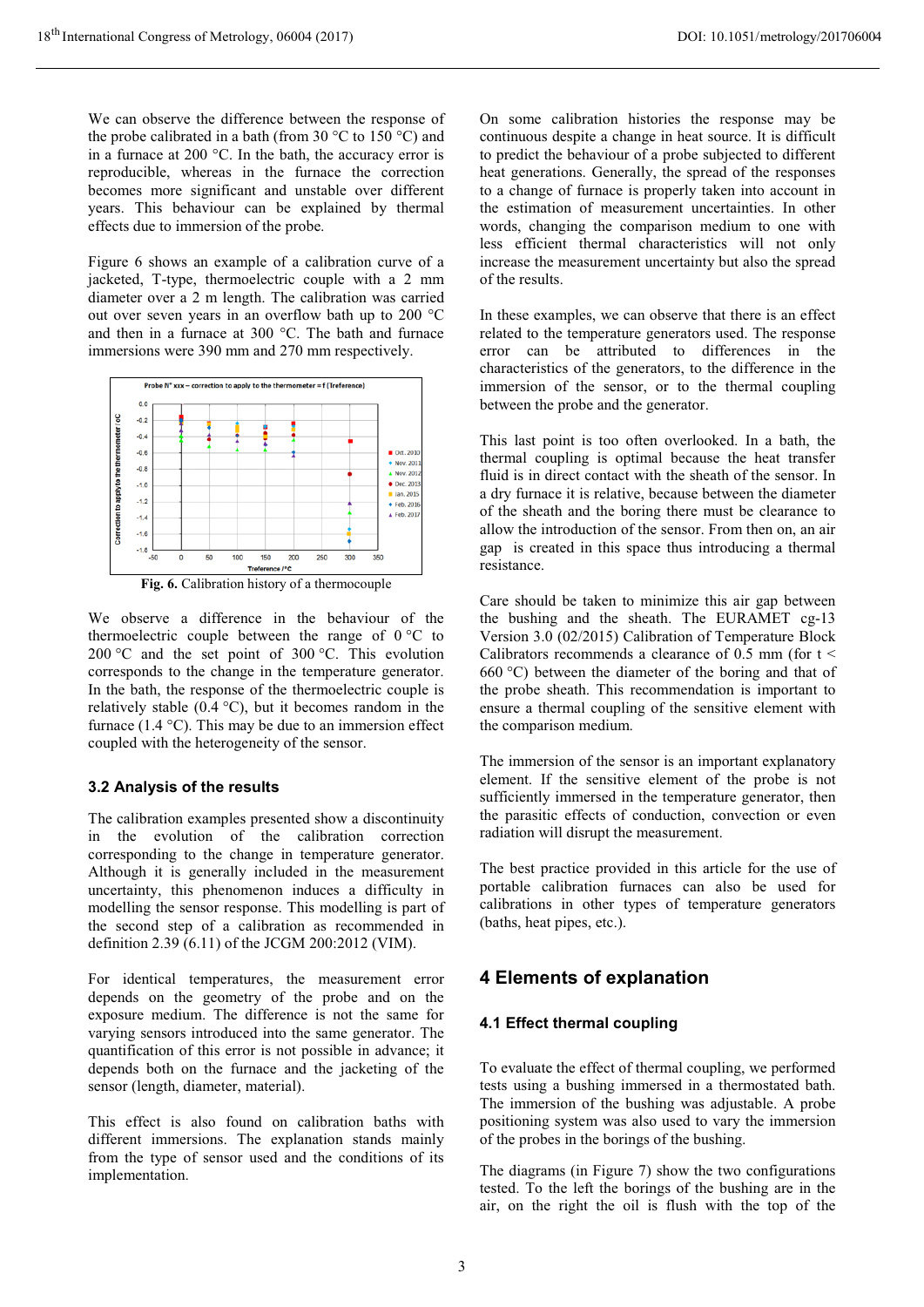equalisation block of which the borings are filled with silicone oil. The oil allows good thermal coupling.



**Fig. 7.** Diagrams of the two configurations of tests of thermal coupling

The probes have a diameter of 3 mm and a length of 300 mm. The internal diameter of the borings is 6 mm.

The thickness of the air gap at the diameter is 3 mm. This configuration allows the evaluation of the thermal coupling between the probe and the bushing. Figure 8 shows the impact of the air interface relative to that of silicone oil.



**Fig. 8.** Graphic of the effect of thermal coupling in oil or air

Despite the small diameter of the probes tested, Figure 8 shows two distinct responses. For maximum immersion up to shrinkage of 4 cm the impact of the heat transfer fluid is negligible. Beyond this, the impact of the air gap is visible with a bias of 5 °C for shrinkage of 50 mm. It is therefore important to adjust the diameter of the probe as closely as possible to that of the bushing boring. The optimum configuration is the maximum immersion of the probe in the bushing along its length and in an adjusted boring. Unfortunately, too often the sheath of the probe is twisted, or the bushing does not have the right diameter, or the bushing is too short.

The photographs (Figure 9) present typical cases encountered. The bushing does not have enough suitable borings (left picture). The response of the sensors may be dependent on their position in the equalisation block borings, as a function of the quality of the thermal coupling. In addition, in this case, the furnace will have difficulty in regulating properly due to the thermal pumping induced by the large number of probes in relation to the thermal mass of the bushing.

In the picture on the right, a large number of probes are introduced into the same boring. Since the sensors are twisted, the contact between the ducts and the bushing leaves too much room for air.



**Fig. 9.** Photographs of the calibration configuration

In both photographs the thermal coupling between the sheath(s) and the bushing is not correct. The free space favours the creation of an air gap, which is the source of thermal resistance. The measurement will be biased. The shorter the bushing is in relation to the sheath, the more parasitic effects will be visible.

In a dry furnace, when the diameter of the boring is too large compared to that of the probe (greater than 0.5 mm), one solution consists of reducing the air gap, either by making an over-sheath (Figure 10), or by adding tubes of conductive material (copper) (Figure 11) or a heat transfer fluid (silicone oil etc.). The choice of solution depends on the calibration programme and should be characterised.



Fig. 10. Photograph of an over-sheath



Fig. 11. Photograph showing the use of a copper tube.

In Figure 10, the 50 mm white cable sensor is introduced into a metallic over-sheath fitted to the boring of the bushing. This is the *de luxe* solution. Figure 11 shows an bushing with the insertion of copper tubes to replace the air. In this case, the difficulty is to find the tubes of adequate diameter and thickness in order to reduce the volume of air.

#### 4.2 Immersion effect

To evaluate the effect of immersion we carried out tests using a thermostated overflow bath and a furnace having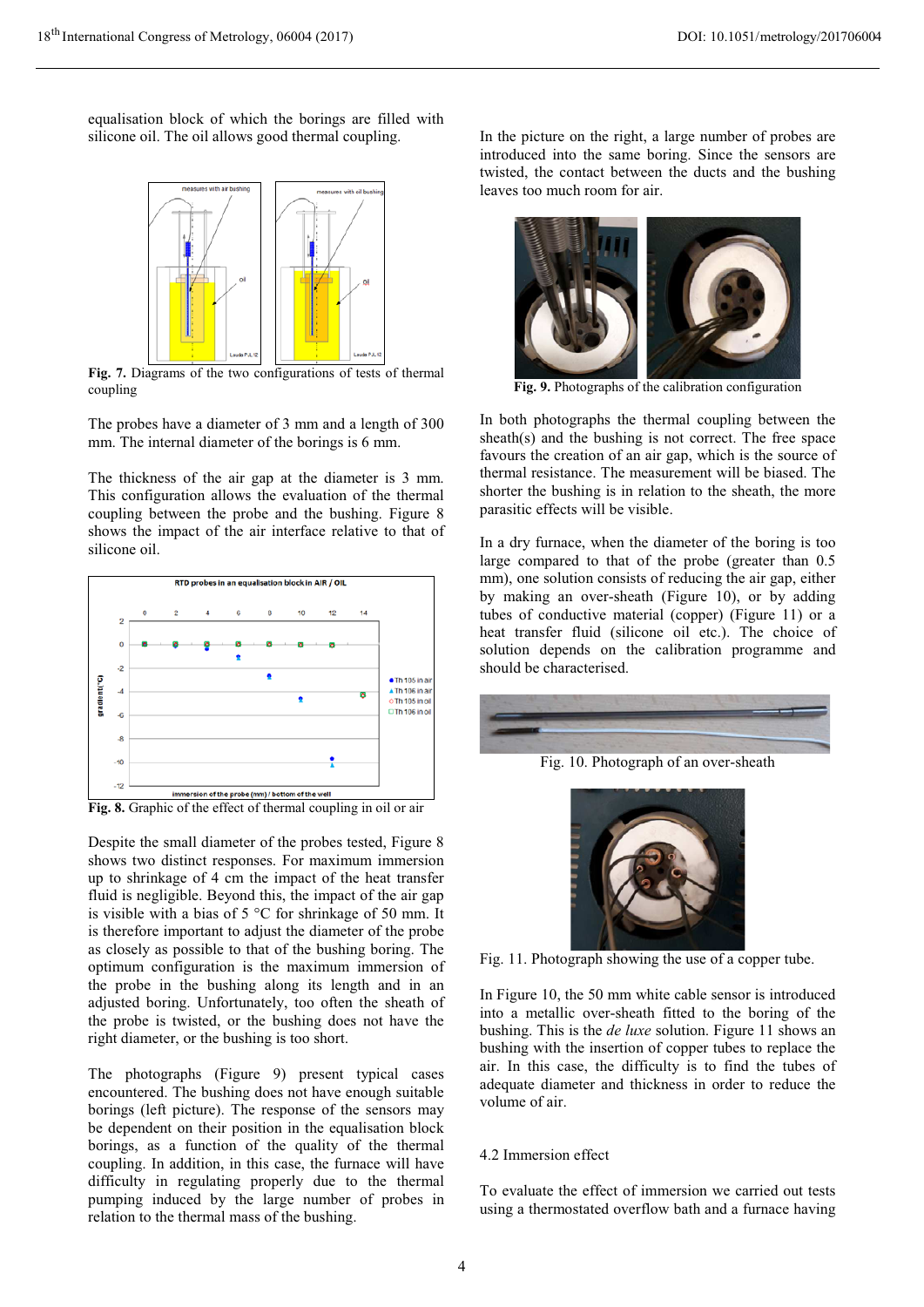a 150 mm bushing. Two types of probes have been used to cover a wide range of sensors. One probe is chosen for its large exchange surface and another for more common dimensions. The sheaths are introduced into borings of adjusted diameter, in order to maximize the thermal coupling.

A series of tests is carried out with a 4-wire, metal, sheathed RTD (Pt100) type probe with a diameter of 6 mm and a length of 500 mm. Figure 12 shows the photograph of the assembly. The probe is immersed in the 190 mm furnace (150 mm in the aluminium bushing). We can observe from the photograph that a large part of the sheath is in contact with the environment. The exchange area over a length of 310 mm is approximately 60 cm². This configuration will make it possible to demonstrate the influence of the environmental conditions and the immersion effect on the differences found between the reference probe and the test probe (calibration corrections).



**Fig. 12.** Photograph showing the installation of the probe in the portable furnace.

The first tests allow us to identify the temperatures of interest. Over the temperature range of -40 °C to 90 °C, the effect of immersion is more significant for low temperatures.



**Fig. 12.** Graph showing the immersion effect of a sensor

A slight immersion effect on accuracy errors is observed. On the other hand, the errors are proportional to the temperature. The lower the temperature, the greater the measurement error for an immersion of 100 mm. Let us continue our investigations into low temperatures.

We carried out tests with the same probe in two different configurations. Firstly, the probe is placed in an overflow bath with two different immersions; then, it is positioned at the same immersion in different generators. These two tests allow the analysis of the effects of thermal coupling and immersion. Unfortunately, the bath cannot generate temperatures below -80 °C. Figure 12 shows the results.



**Fig. 13.** Graph showing immersion effect on a large probe

In this graph, we obtain three different responses for temperatures from  $-100$  °C to 0 °C. As the temperature decreases, the more the difference between responses increases. The observed correction varies from 0.02 °C to  $0.94 \,^{\circ}\text{C}$  for -100  $^{\circ}\text{C}$ . At  $0 \,^{\circ}\text{C}$  the different configurations have little impact.

The best thermal coupling is obtained with immersion in a thermostated bath. This configuration makes it possible to test the immersion effect. The response for immersion of 400 mm is linear for the lowest values. For that of 150 mm the response is shifted towards negative corrections. The heat is supplied via the sheath, the exchange area of which is not negligible (approximately 60 cm<sup>2</sup>). The fin effect along the sheath and the conduction promotes the transit of the heat flow towards the sensitive element. The correction measured at -80  $^{\circ}$ C is 0.14  $^{\circ}$ C for an immersion of 400 mm (blue diamonds), against -0.2 °C at a submersion of 150 mm (red squares). This represents a difference of 0.34 °C between the two configurations. This error is mainly due to immersion of the sensor.

The effect of thermal coupling is evaluated by comparing two different generators for the same immersion. Since the useful length of the furnace bushing is 150 mm, this immersion is chosen. For this immersion, the bath measurements (red squares) have lower corrections than those in the furnace (green triangles). This shows that for the same immersion, the difference obtained with the reference probe is stronger in the furnace. This result can be explained by the poorer thermal coupling in the furnace. In a bath, the probe is dipped directly into a comparison medium which has a very good heat homogeneity. In the furnace, there is necessarily some clearance between the sheath of the probe and the boring of the bushing. There is a thermal discontinuity from the air that creates a buffer zone. This error is mainly due to thermal coupling.

Other tests were carried out with more usual probes of 3 mm diameter and length of 300 mm. For this study, we compared different types of sensors (Pt100 and type N